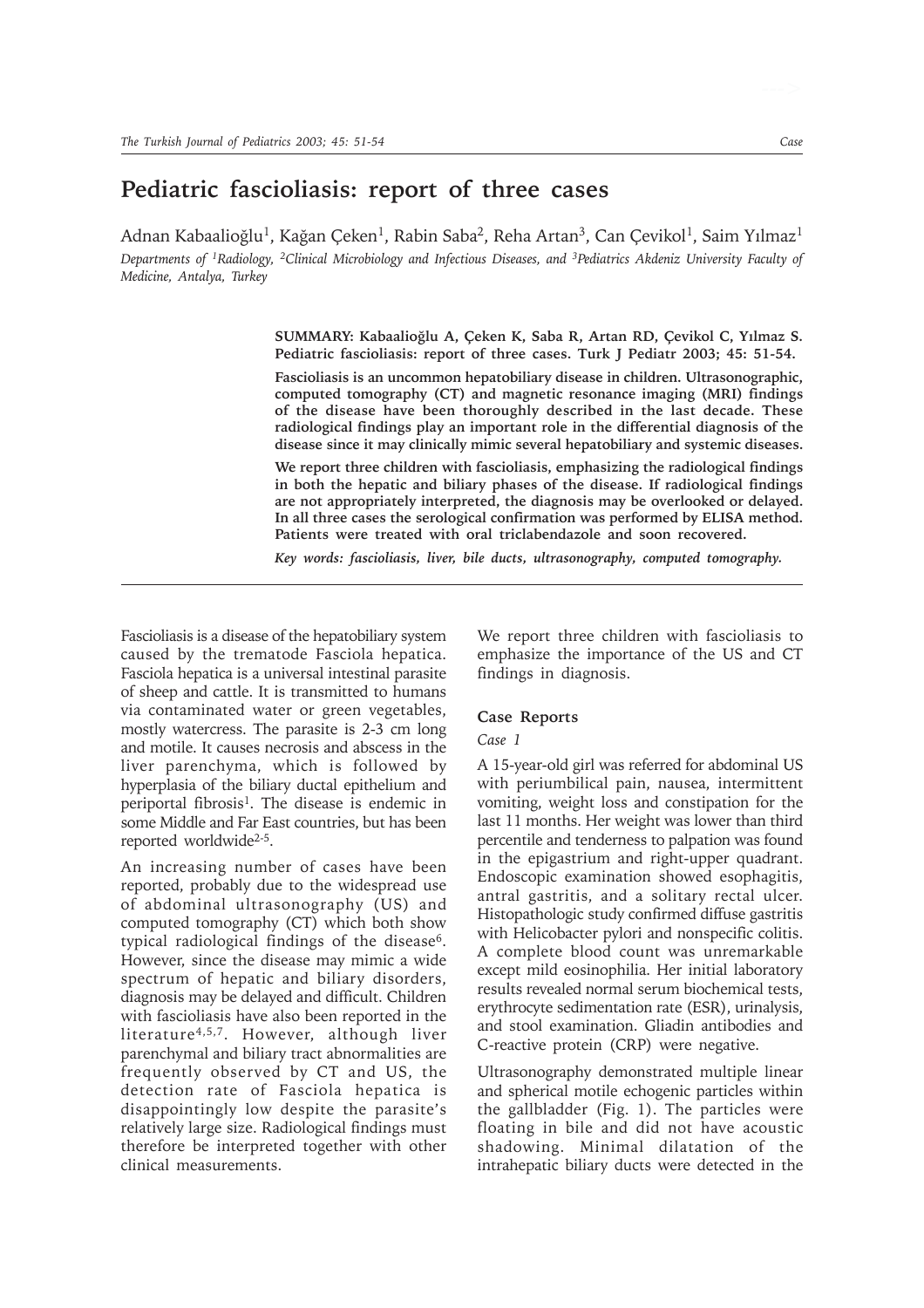

**Fig. 1.** Sonography shows echogenic, conglomerate particles without acoustic shadowing, floating in the gallbladder.

liver by abdominal CT. Fasciola specific IgG was found to be positive by serological test (enzymelinked immunosorbent assay [ELISA] that detecs antibody to the excretory-secretory [E-S] antigen products from adult F. hepatica). These antigens are prepared at Ege University, Parasitology Department; thus, the biliary phase of fascioliasis was confirmed. After getting informed consent, the patient was treated with a single dose of oral triclabendazole 10 mg/kg (Egaten, Novartis, Basel, Switzerland). The abdominal cramps then gradually resolved and sonographic findings disappeared within one month.

#### *Case 2*

An 11-year-old boy was evaluated for epigastric pain, nausea, and intermittent vomiting. Physical examination revealed mild epigastric tenderness. His height and weight were at 3-10<sup>th</sup> percentiles. Laboratory tests revealed an eosinophilia of 32%. His stool tests, urinalysis, ESR and serum biochemical tests were all normal. Gliadin antibodies were negative.

Ultrasonography demonstrated a few floating, linear, 1.5-2 cm echogenic foci in the gallbladder. Serology and imaging findings confirmed biliary fascioliasis. Treatment was done with a single dose of triclabendazole 10 mg/kg. The patient's abdominal pain and eosinophilia gradually resolved over one week, and subsequently within one month echogenic foci in the gallbladder disappeared.

# *Case 3*

A nine-year-old boy was referred for abdominal US with a history of unexplained right upper

quadrant pain for the last three weeks. He had been suffering from anorexia, weight loss, intermittent fever, sweating and nausea. His initial laboratory findings revealed high ESR (47 mm/hr), eosinophilia (42%), leukocytosis (19000/mm3) and elevated alkaline phosphatase levels. Stool examination for parasites were negative. US showed ill-defined hypoechoic subcapsular lesions in the liver (Fig. 2) and enlarged periportal lymph nodes.



**Fig. 2.** Ultrasonography (US) shows heterogeneity of the liver created by multiple poorly defined hypoechoic foci in the hepatic phase of fascioliasis.

Gallbladder was normal. CT showed ill-defined confluent hypodense lesions in the liver (Fig. 3). IgG antibodies specific for Fasciola hepatica were found to be positive. He was treated with a single dose of triclobendazole (10 mg/kg of body weight). The upper quadrant pain gradually resolved within two weeks and the patient became asymptomatic.



**Fig. 3.** Multiple ill-defined hypodense nonenhancing nodules are seen in the contrast-enhanced computed tomography (CT) image of the liver.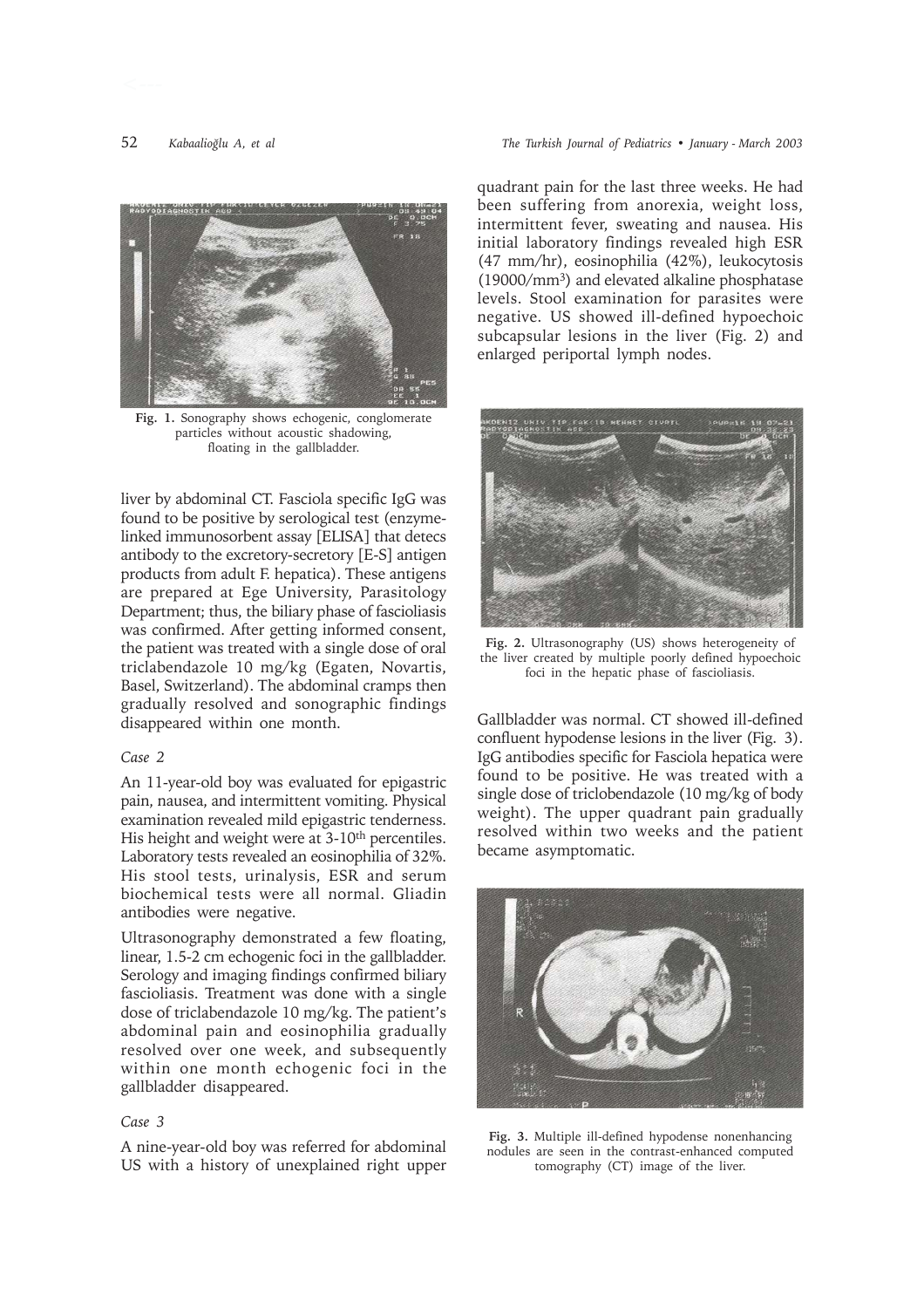### **Discussion**

Hepatobiliary fascioliasis is uncommon in children. Since it is rare and since it may mimic several hepatobiliary disorders, it should be considered in the differential diagnosis of children with fever, right upper quadrant pain, nausea, vomiting, anorexia and weight loss. The symptoms may be mild and transient in the hepatic phase but the biliary phase may continue for months or even years. The parasite induces hepatitis by producing confluent foci of coagulation necrosis and microabcesses surrounded by eosinophilic infiltration<sup>1,8</sup>. Later the biliary system is involved if the diagnosis is delayed or ineffective. In this phase, the parasites invade the biliary system causing papillary hyperplasia of the epithelium and periductal lymphangiectasia8.

Symptoms and laboratory findings such as abnormal liver function tests, high ESR and leukocytosis are not specific enough to rule out other causes of hepatitis, liver abscess, brucellosis, cholecystitis, cholestasis or cholangitis due to other infections (ascariasis, echinococcosis, clonorchiasis and AIDS). Eosinophilia is the most striking laboratory finding that should alert the physician.

Ultrasonographic findings in the initial hepatic phase may easily be overlooked since the lesions may occasionally present as isoechoic or hardly depictable hypoechoic nodules of 1-3 cm in diameter6. These may coalesce to form larger nodules.

Portal venous phase CT is more sensitive in this phase because the lesions do not enhance and better show up surrounded by enhanced liver parenchyma6,8. Conversely, US is more sensitive than CT in the biliary phase since thickening of the major bile ducts, motile or dead parasites within the ducts or gallbladder, mild dilatation and edema of the biliary ducts and periportal lymph node enlargement are readily detected by US6,8. The subtle periportal hypodensity that we have seen in one case reflects periductal lymphangiectasia according to the experimental work by Han et al.<sup>8</sup>. Despite these typical radiological findings, diagnosis may be delayed if the patient is not referred to US-CT imaging or serological testing with a high index of suspicion. If a parasitic disease is considered based o eosinophilia, classical stool tests may

repeatedly be negative for Fasciola hepatica eggs. Fasciola hepatica eggs are rarely found in stool even in the biliary phase $1,6$ .

The definitive diagnosis is achieved by serology in the initial hepatic phase<sup>1</sup>. In the biliary phase, demonstration of eggs in the bile or stool with several methods including fine-needle aspiration of bile from the gallbladder, or endoscopic or percutaneous transhepatic bile sampling from the duodenum or biliary ducts is diagnostic $1,6,8,9$ .

Serology is highly sensitive and specific both in the hepatic and biliary phases (approaching  $100\%$ <sup>1</sup>. Sometimes moving parasite(s) within the gallbladder or biliary ducts may be observed by US and this finding alone is diagnostic for fascioliasis<sup>6,8</sup>.

The hepatic parenchymal lesions are best detected by CT but they are less specific, and several disease processes should be considered in the differential diagnosis. However, multiple-confluent nonenhancing hypodense lesions aligned within a tract abutting the liver capsule should always be regarded suspcisious for fascioliasis. The biopsy of these lesions is usually not diagnostic; eosinophilic infiltration, coagulation necrosis or microabcesses are recorded8.

In conclusion, Fasciola hepatica infection should be considered in the differential diagnosis of children with symptoms of hepatitis and cholangitis, especially in certain parts of the world where the disease is endemic. Children of families that travel to those parts of the world may also become infected.

# **Acknowledgement**

We are grateful to Metin Korkmaz, MD, and his colleagues in the Department of Parasitology in Ege University for testing the sera of the patients.

#### **REFERENCES**

- 1. Hillyer GV. Fascioliasis and fasciolopsiasis. In: Balows A, Hausler WJ, Ohashi M, Turano A (eds). Laboratory Diagnosis of Infectious Diseases. Principles and Practice. I. Bacterial, Mycotic and Parasitic Diseases. Berlin: Springer-Verlag; 1988: 856-862.
- 2. Balci S. Gallbladder invasion of flukes in a five-year-old boy. Clin Pediatr 1975; 14: 1068-1069.
- 3. Chen MG, Mott KE. Progress in assessment of morbidity due to Fasciola hepatica infection: a review of recent literature. Trop Dis Bull 1990; 87: 1-38.
- 4. el-Karaksy H, Hassanein B, Okasha S, Behairy B, Gadallah I. Human fascioliasis in Egyptian children: successful treatment with triclabendazole. I Torp Pediatr 1999; 45: 135-138.